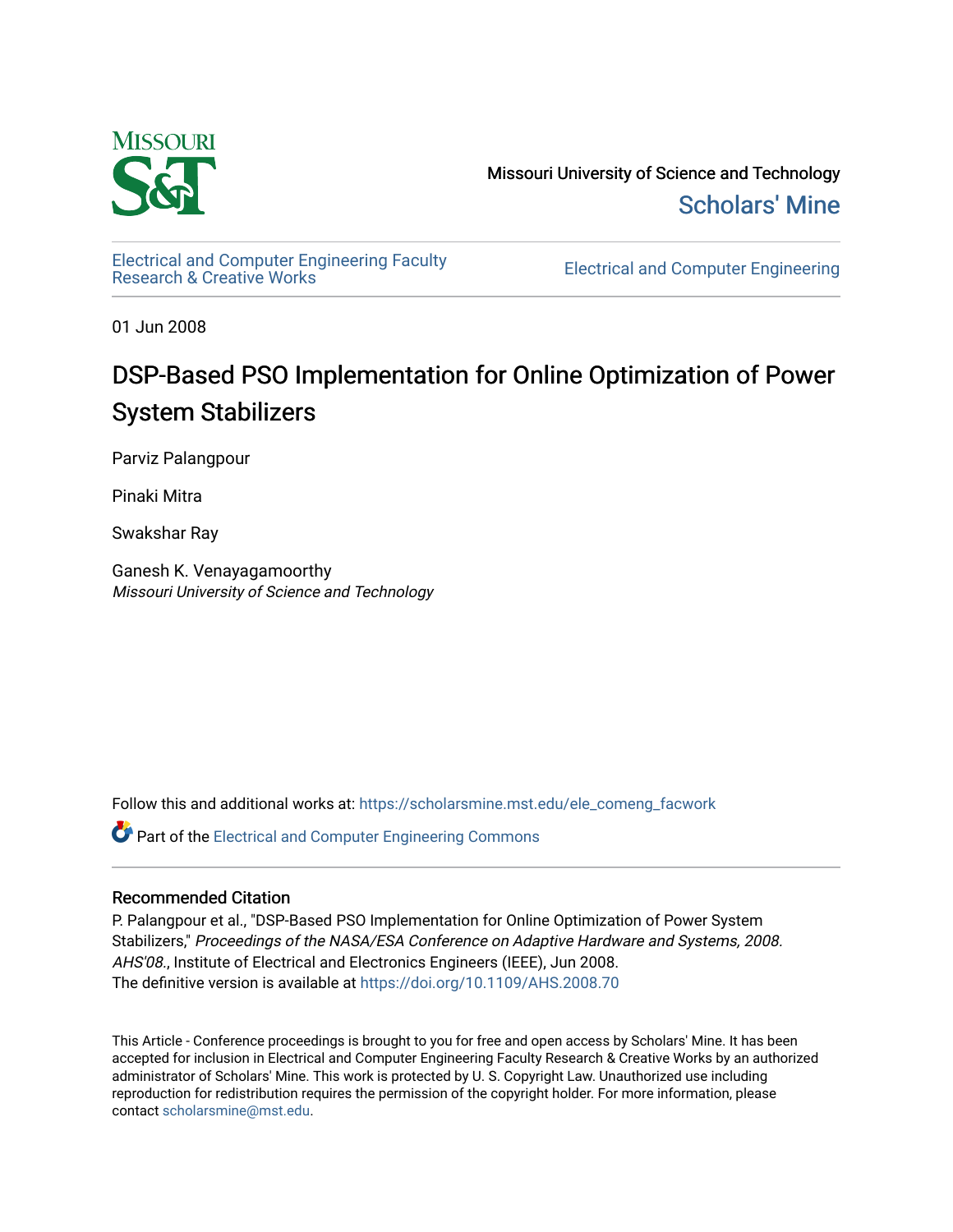# DSP-Based PSO Implementation for Online Optimization of Power System **Stabilizers**

Parviz Palangpour, Pinaki Mitra, Swakshar Ray and Ganesh K. Venayagamoorthy Real-Time Power and Intelligent Systems Laboratory Missouri University of Science and Technology pmpv3b@mst.edu, pm33d@mst.edu, sr8r8@mst.edu and gkumar@ieee.org

#### Abstract

*Real-time implementations of controllers require optimization algorithms which can be performed quickly. In this paper, a Digital Signal Processor (DSP) implementation of Particle Swarm Optimization (PSO) is presented. PSO is used to optimize the parameters of two stablizers used in a power system. The controllers and PSO are both implemented on a single DSP in a hardware-in-loop configuration. Results showing the performance and feasibility for real-time implementations of PSO are presented.*

### 1 Introduction

System-level adaption has become a large area of interest since many systems operate in changing, unpredictable environments. There are two main components to these adaptive systems, a reconfigurable platform and an algorithm or mechanism to optimize the systems behavior. Most often, a programmable device is coupled with an Evolutionary Algorithm (EA). While the system or controller is implemented on the programmable device, an EA is used to tune the performance of the system.

Adaptive systems have been implemented on a variety of platforms, each allowing different degrees of flexibility. Common platforms for this application include Field Programmable Gate Arrays (FPGAs), Digital Signal Processors (DSPs) and Application Specific Integrated Circuits (ASICs). ASICs are simply integrated circuits that are designed specifically for one application. These devices typically consume less power and are physically smaller than comparable DSPs and FPGAs. After fabrication, the hardware architecture of ASICs are fixed, though authors have designed ASICs that have values that can be tuned postfabrication [6]. DSPs are microprocessors, so while their hardware architecture is fixed like ASICs, they run software that can be changed, offering much more flexibility. While

the hardware structure of ASICs and DSPs are not flexible, FPGAs can be reconfigured at the hardware level; as a result, FPGAs exhibit the highest level of flexibility. However, FPGAs also consume the most power, require more physical space and offer much slower operating speeds. Although ASICs can be designed to operate at high speeds and consume both minimal power and space, they are very expensive to design. DSPs offer many advantages as a reconfigurable platform for adaptive systems: flexibility, highspeed operation and moderate power consumption.

Many different variations of EAs for adapting system behavior have been extensively explored. In principle, all EAs are population-based optimization algorithms. The population consists of candidate solutions to the problem being studied and during each iteration of the algorithm a series of operators are applied to the population. After the population has been passed through the operators, the candidate solutions are evaluated and given a level of 'fitness' that represents their degree of performance for the problem being studied. Each of the operators are based on evolution and play a role in combining and randomly modifying portions of the population. As the fitness of candidate solutions play a role in what solutions are selected to combine and modify, the population as a whole improves over time. Particle Swarm Optimization (PSO) is another population-based algorithm which begins with a population of potential solutions and continually evolves the solutions until they reach a desired level of fitness [4]. While EAs and PSO are similar, PSO requires less operations. This allows PSO to be used in real-time applications where speed is critical. Recently, authors have used PSO to tune analog PID controllers, though the analog controller and PSO are implemented on separate hardware [2].

In this study, a successful implementation of PSO on a DSP is achieved in a real-time environment. Power System Stabilizers (PSSs) are lead-lag compensator controllers used in power systems. In [1], PSO was used to tune the parameters of PSSs and illustrated in a non-real-time simulation environment. Here, the PSO technique is applied to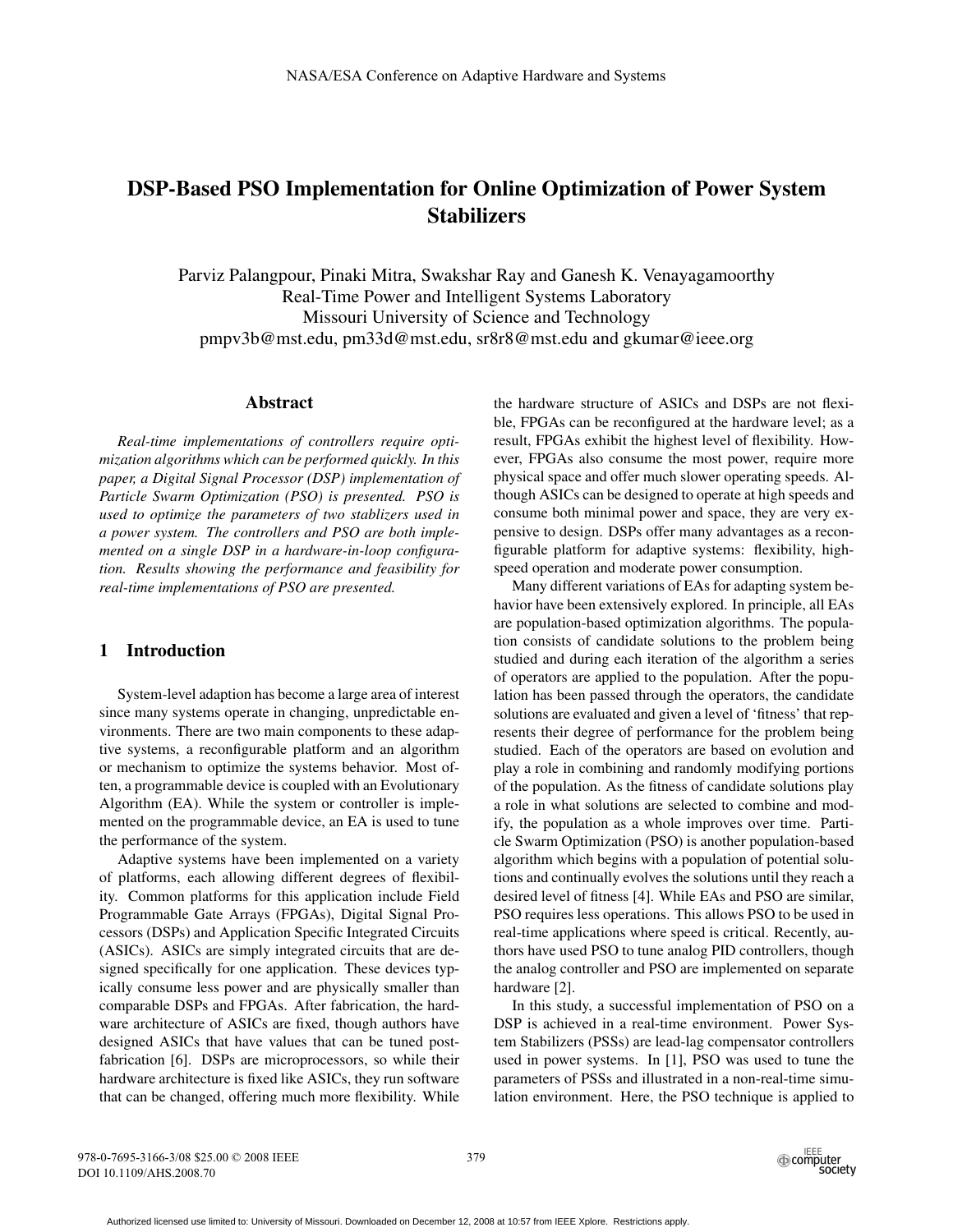obtain the optimal parameters of PSSs for a power system simulated in real-time. The two PSSs controlling two generators are implemented in a DSP and the remainder of the power system is simulated in a Real Time Digital Simulator (RTDS). The entire tuning process is done with a hardwarein-loop arrangement.

The paper is organized as follows. In Section 2, the PSO algorithm is explained. In Section 3 we describe the benchmark power system used and how it was simulated in realtime. Section 4 describes the digital PSS controller implementation. Our DSP implementation of PSO and the PSSs is described in Section 5. The results from the DSP implemented PSSs can be found in Section 6. Section 7 summarizes and concludes this work.

#### 2 Particle Swarm Optimization

The PSO algorithm was developed by Kennedy and Eberhart and is based on the social behavior of bird flocking [4]. Each particle in the population has a position vector which represents a potential solution to the problem. The particles are initialized to random positions throughout the search space and for each iteration of the algorithm a velocity vector is computed and used to update each particles position. Each particles velocity is influenced by the particles own experience as well as the experience of its neighbors.

There are two basic variants of PSO, *local* and *global*. In this study the global version of the PSO algorithm is applied. The population consists of  $n$  particles. For each iteration, a cost function  $f$  is used to measure the fitness of each particle  $i$  in the population. The position of each particle  $i$  is then updated, which is influenced by three terms, the particles velocity from the last iteration, the difference between the particles known best position and the particles current position, and the difference between the swarms best known position and the particles current position. The latter two terms are each multiplied by a random number in [0,1] to randomly vary the influence of each term, as well as an acceleration coefficient to scale and balance the influence of each term. The best position each particle attained is stored in the vector  $p_i$ , also known as  $p_{best}$ , while the best position attained by any particle in the population is stored in the vector  $p_g$ , also known as  $g_{best}$ . The velocity vector  $v_i(t)$  for each particle is then updated.

$$
v_i(t+1) = v_i(t) + c_1 \rho_1 (p_i - x_i(t)) + c_2 \rho_2 (p_g - x_i(t)) \quad (1)
$$

where  $c_1$  and  $c_2$  are positive and  $\rho_1$  and  $\rho_2$  are uniformly distributed random numbers in [0,1]. The term  $c_1$  is called the cognitive acceleration term and  $c_2$  is called the social acceleration term. These two values balance the influence between the particles own best performance and that of the population. The velocity is constrained between the parameters  $V_{min}$  and  $V_{max}$  to limit the maximum change in position.

$$
v_i(t+1) = \begin{cases} v_{Max} & \text{if } v_i(t+1) > V_{max} \\ v_{Min} & \text{if } v_i(t+1) < V_{min} \\ v_i(t+1) & \text{else} \end{cases} \tag{2}
$$

The position of each particle is then updated using the new velocities.

$$
x_i(t+1) = x_i(t) + v_i(t+1)
$$
 (3)

The position in each dimension is limited between the parameters  $X_{min}$  and  $X_{max}$ .

$$
x_i(t+1) = \begin{cases} x_{Max} & \text{if } x_i(t+1) > X_{max} \\ x_{Min} & \text{if } x_i(t+1) < X_{min} \\ x_i(t+1) & \text{else} \end{cases}
$$
(4)

The original PSO algorithm uses static parameters, though several studies have shown that using dynamic parameters for PSO can greatly improve the convergence speed and reduce the probability of converging on a local minima [3] [10] [5] [9]. Many approaches use parameters that are time-varying and typically favor global exploration at the beginning of the search and local search toward the end. Shi and Eberhart suggested using an inertia term,  $w$ , in the velocity update equation to control the amount of momentum added [8].

$$
v_i(t+1) = w * v_i(t) + c_1 \rho_1 (p_i - x_i(t)) + c_2 \rho_2 (p_g - x_i(t))
$$
 (5)

#### 3 Power System and Real-Time Simulation

The test system in this paper is a standard symmetrical two-area power system as illustrated in Figure 1 [7]. The system consists of four 20 kV, 900 MVA generator's connected by two parallel 230 kV transmission lines. Four PSSs are present in the power system,  $PSS<sub>1</sub>$  controls generator G1,  $PSS_2$  controls generator G2,  $PSS_3$  controls generator  $G3$  and  $PSS<sub>4</sub>$  controls generator  $G4$ . To simulate the two-area power system in real-time, a RTDS is used. The RTDS is a fully digital power system simulator capable of continuous real-time operation, displayed in Figure 2. The real-time simulation provided by the RTDS allows controllers to be tested in hardware-in-loop configurations [7].

#### 4 Digital PSS Implementation

The optimal parameters of two PSSs ( $PSS<sub>1</sub>$  and  $PSS<sub>3</sub>$ ) are obtained by PSO. The control block for the PSS is shown in Figure 3. It can be noticed that the control signal is limited in [-0.1, 0.1] to avoid instability in the power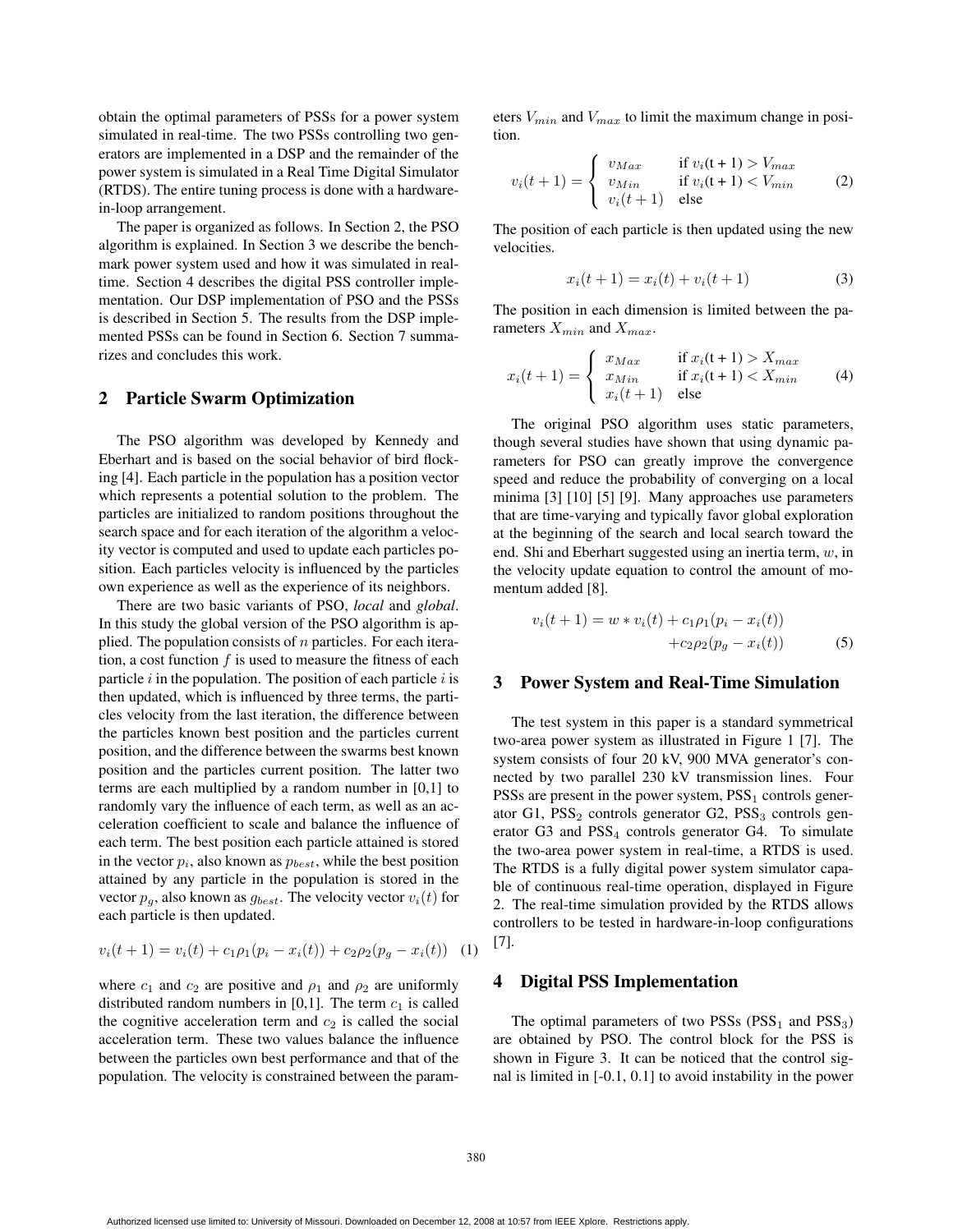

**Figure 1. Two-area power system with a PSOtuned PSSs on generators G1 and G3.**



**Figure 2. Laboratory hardware setup with RTDS and DSP.**



**Figure 3. PSS controller block diagram.**

system. The transfer function of a PSS in the continuous time domain is given by:

$$
\frac{V_{PSS}(s)}{\Delta w(s)} = K \left(\frac{sT\omega}{1+sT\omega}\right) \left(\frac{1+sT_1}{1+sT_2}\right) \left(\frac{1+sT_3}{1+sT_4}\right) \tag{6}
$$

For digital implementation, the transfer function in the Zdomain is as follows:

$$
\frac{V_{PSS}(z)}{\Delta\omega(z)} = K' \frac{1 + a_1 z^{-1} + a_2 z^{-2} + a_3 z^{-3}}{1 + b_1 z^{-1} + b_2 z^{-2} + b_3 z^{-3}} \tag{7}
$$

where  $K'$ ,  $a_1$ ,  $a_2$ ,  $a_3$ ,  $b_1$ ,  $b_2$  and  $b_3$  are all functions of the gain and time constants of (6).

When written in the difference equation form, the expression of the output signal  $V_{PSS}(k)$  (at the  $k^{th}$  sample instance) becomes:

$$
V_{PSS}(k) = A_1 V_{PSS}(k-1) + A_2 V_{PSS}(k-2) + A_3 V_{PSS}(k-3) + A_4 \omega(k) + A_5 \omega(k-1)
$$
 (8)  
+  $A_6 \omega(k-2) + A_7 \omega(k-3)$ 

where,  $A_1$ ,  $A_2$ ,  $A_3$ ,  $A_4$ ,  $A_5$ ,  $A_6$  and  $A_7$  are the functions of  $K'$ ,  $a_1$ ,  $a_2$ ,  $a_3$ ,  $b_1$ ,  $b_2$  and  $b_3$ . So tuning the digital PSS means tuning the coefficients  $A_1$ ,  $A_2$ ,  $A_3$ ,  $A_4$ ,  $A_5$ ,  $A_6$  and A7.

#### 5 DSP Implementation of PSO and PSSs

The PSO algorithm and the two PSSs are implemented on an Innovative Integration M67 which uses the Texas Instruments TMS3206701 DSP. The M67 operates at 160 MHz and is equipped with two A/D conversion and D/A conversion modules. The analog signals provided to the M67 are the speed deviations of generators G1 and G3,  $\Delta \omega_1$ and  $\Delta\omega_3$  respectively, which come from the RTDS. Those are converted to digital signals through the A/D block of the DSP and then passed through the two digital PSSs implemented inside the M67. The signals to the DSP are sampled at 40 Hz.

Since there are two PSSs in this study, each having 7 coefficients ( $A_1$  to  $A_7$  in (8)) the total number of coefficients to be tuned is 14. In the PSO algorithm, the number of dimensions of each particle is therefore 14. As the objective is to minimize the speed oscillations of generators G1 and G3, each set of PSS coefficients is used under a fault condition which disturbs the power system and causes generator speed deviations.

For each set of PSS coefficients, the transient energy of generators G1 and G3 (in the post-fault operating condition) is calculated. This transient energy is considered to be the fitness function in this case since a good PSS has to dampen the speed deviations fast. Therefore, the fitness function is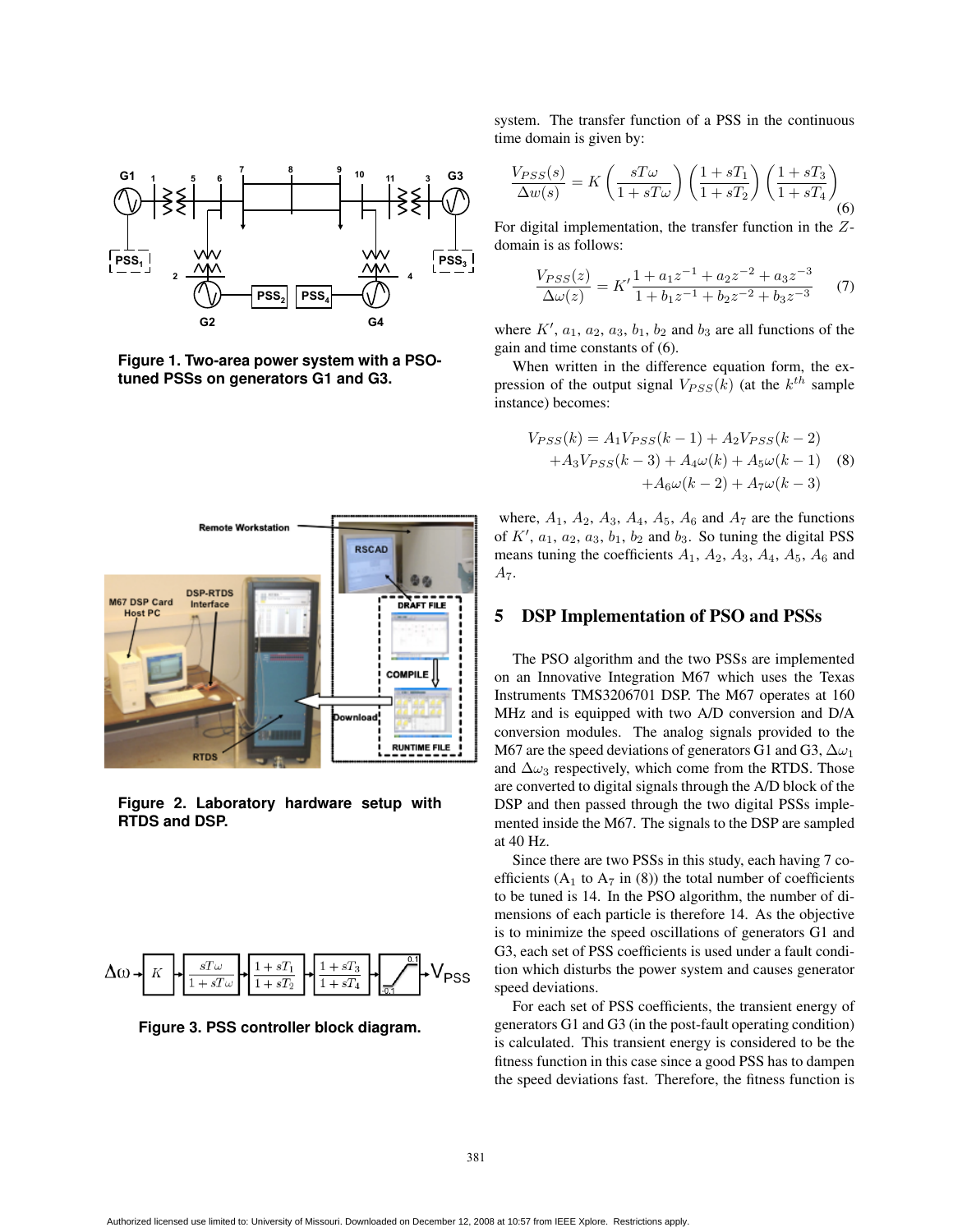the summed transient energy of generators G1 and G3 over a period of time after the fault occurs:

$$
fitness = \sum_{k=0}^{n} T_s[\Delta \omega_1^2(k) + \Delta \omega_3^2(k)]k \tag{9}
$$

where  $T_s$  is the sample period (25 ms),  $\Delta \omega_1$  is the speed deviation of generator G1 at sample k and  $\Delta \omega_3$  is the speed deviation of generator G3 at sample  $k$ . The transient energy is multiplied by  $k$  to put emphasis on also reducing the settling time. In this study, the transient energy of the generators is summed over a period of 10 seconds ( $n = 400$ ) samples).

In order to synchronize the action of the DSP implementation of PSO and the simulation in RTDS, a binary signal is sent to the DSP from the RTDS to indicate that a fault has occurred. During the evaluation of each particle, the PSO implementation loads the coefficients into the two PSSs and wait for this binary signal before it begins calculating the fitness. The flowchart for the PSO implementation is given in Figure 4.

#### 6 Results

The system is tested under two operating points with different loads in area 1 and area 2. For the first operating point, area 1 has a local load of 967 MW and Area 2 has a local load of 1767 MW. The second operating point has a local load of 1100 MW in area 1 and 1600 MW local load in area 2. The first operating point was used during the execution of the PSO algorithm while the second operating point was only used for testing the PSSs coefficients found by PSO. For both operating points, generator G2 and G4 have the conventional manually tuned PSSs which are simulated in the RTDS hardware. Whereas, generators G1 and G3 have the PSO-tuned digital PSSs which are implemented on the DSP. In order to tune the PSSs, a 167 ms three phase to ground symmetrical fault is simulated at bus 8. The parameters selected for PSO are shown in Table 1, the role of these parameters are discussed in Section 2. PSO is run for a maximum of 50 iterations. The values of the coefficients, as obtained after tuning by PSO for the two PSSs, are given in Table 2.

|  |  | $c_1$ $c_2$ $x_{min}$ $x_{max}$ $v_{min}$ $v_{max}$ |  |
|--|--|-----------------------------------------------------|--|
|  |  | 20 0.8 2.0 2.0 -100 100 -10 10                      |  |



**Figure 4. PSO flowchart.**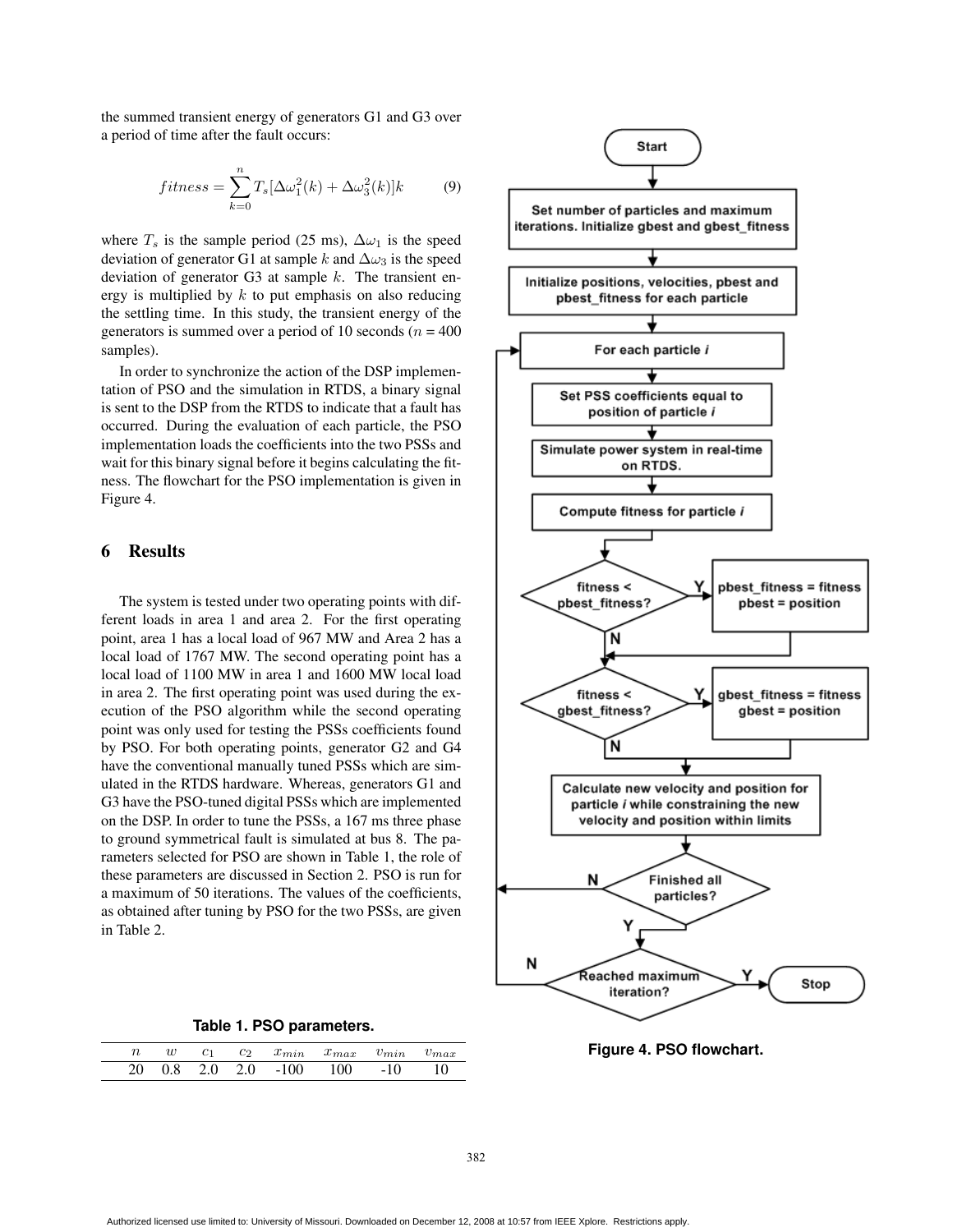

**Figure 5. Speed deviation of generator G1 for a 167 ms short circuit fault at bus 8 under the first operating point.**



**Figure 6. Speed deviation of generator G3 for a 167 ms short circuit fault at bus 8 under the first operating point.**

| Table 2. The PSS co- |  |
|----------------------|--|
| efficients as tuned  |  |
| by PSO.              |  |

|                | PSS <sub>1</sub>    | PSS <sub>3</sub> |
|----------------|---------------------|------------------|
| A <sub>1</sub> | $0.\overline{0329}$ | $-0.1004$        |
| A2             | $-0.1334$           | 0.2344           |
| $A_3$          | 0.0724              | 0.2945           |
| $\rm A_4$      | 0.4868              | 0.1879           |
| A <sub>5</sub> | 0.4025              | 0.1135           |
| $A_6$          | $-0.1139$           | $-0.0143$        |
| A <sub>7</sub> | $-0.0348$           | 0.0426           |

The coefficients found by PSO for  $PSS<sub>1</sub>$  and  $PSS<sub>3</sub>$  are then tested for each operating point . The speed deviations of generator G1 for the first operating point both with the PSO-tuned PSS and without, is given in Figure 5. The PSOtuned  $PSS<sub>1</sub>$  is clearly able to quickly dampen the speed oscillations while the system continues oscillating without the PSS. This is the same case for generator G3, which is given in Figure 6. The PSSs are then tested under the second operating point. The speed deviations of G1 are given in Figure 7, with and without the PSSs. Under the second operating point it is also clear that the PSO-tuned PSS is able to dampen the speed oscillations, though the speed deviations of generator G3 had longer standing oscillations than generator G1, given in Figure 8.



**Figure 7. Speed deviation of generator G1 for a 167 ms short circuit fault at bus 8 under the second operating point.**